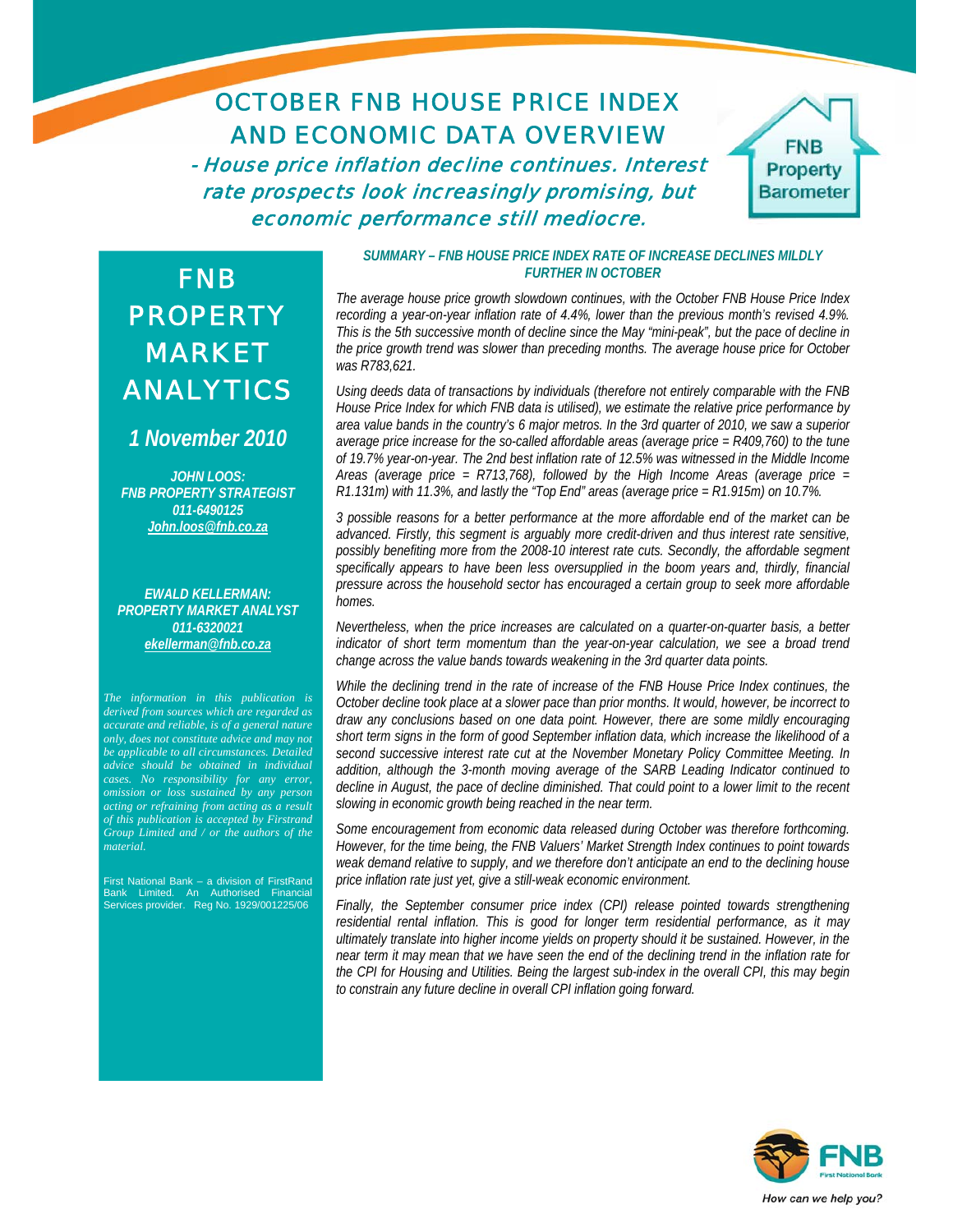#### *THE OCTOBER FNB HOUSE PRICE INDEX SEES IT'S YEAR-ON-YEAR RATE OF INCREASE DECLINING MARGINALLY FURTHER*

#### *The FNB House Price inflation rate slows further, although the pace of decline was slower than in the previous months*

*The average house price growth slowdown continues, with the October FNB House Price Index recording a year-on-year inflation rate of 4.4%, lower than the previous month's revised 4.9%. This is the 5th successive month of decline since the May "mini-peak", but the pace of decline in the price growth trend was slower than preceding months.* 

*On a month-on-month basis the index rose by 1%, following a +0.2% revised increase in September. One does get seasonal factors playing a role in the month-on-month rate, though, so as always we warn against drawing conclusions regarding month-on-month change. The average house price for October was R783,621.* 

*In real terms (adjusted using consumer price inflation), the latest house price estimate translates into further decline in the rate of year-onyear increase to 1.7% for September, from a 3% revised rate in August. The fact that the real house price rate of increase is still positive is due to a very low consumer price inflation rate of only 3.2% year-on-year as at September.* 



*It would be premature to draw conclusions regarding the slower rate of decline in the rate of increase of the house price index based on 1 month's data. It is possible that the September interest rate cut provided some impetus by improving affordability, and some of this may be partly reflected in the October figures. However, we would need a few more month's worth of data to ascertain whether this is indeed the case. The fact is, though, that the rate of increase is still in its declining trend, and with the high levels of financial pressure in a postrecession household sector, we believe that it would probably take more interest rate cutting, or alternatively an improvement in economic growth, to turn the declining growth trend around at any time soon.* 

#### *FNB Valuers continue to perceive a deteriorating market balance*

*The FNB Valuers' Market Strength Index weakened further in October, which perhaps explains further weakening in price growth.* 

*When an FNB valuer values a property, he/she is required to provide a rating of demand as well as supply for property in the specific area. The demand and supply rating categories are a simple "good (+1)", "average (0)", and "weak (-1)".* 



*The aggregate supply rating was almost unchanged at +0.123, from a previous of +0.124, while the aggregate demand rating weakened more noticeably from -0.047 previous to -0.057.* 

*We aggregate all of these individual demand and supply ratings, and subtract the aggregate supply rating from the demand rating.* 

*The collective opinion of the valuers is that demand relative to supply has weakened further from -0.175 in September to -0.179 in October, the 3rd consecutive month of weakening in the Market Strength Index.* 

*FNB's valuers therefore continue to see ongoing* 

*weakness in demand relative to supply, which* 

*they believe has never recovered materially since the great slump in demand from 2008, apart from a very small strengthening in the index in the 2nd half of 2009.*

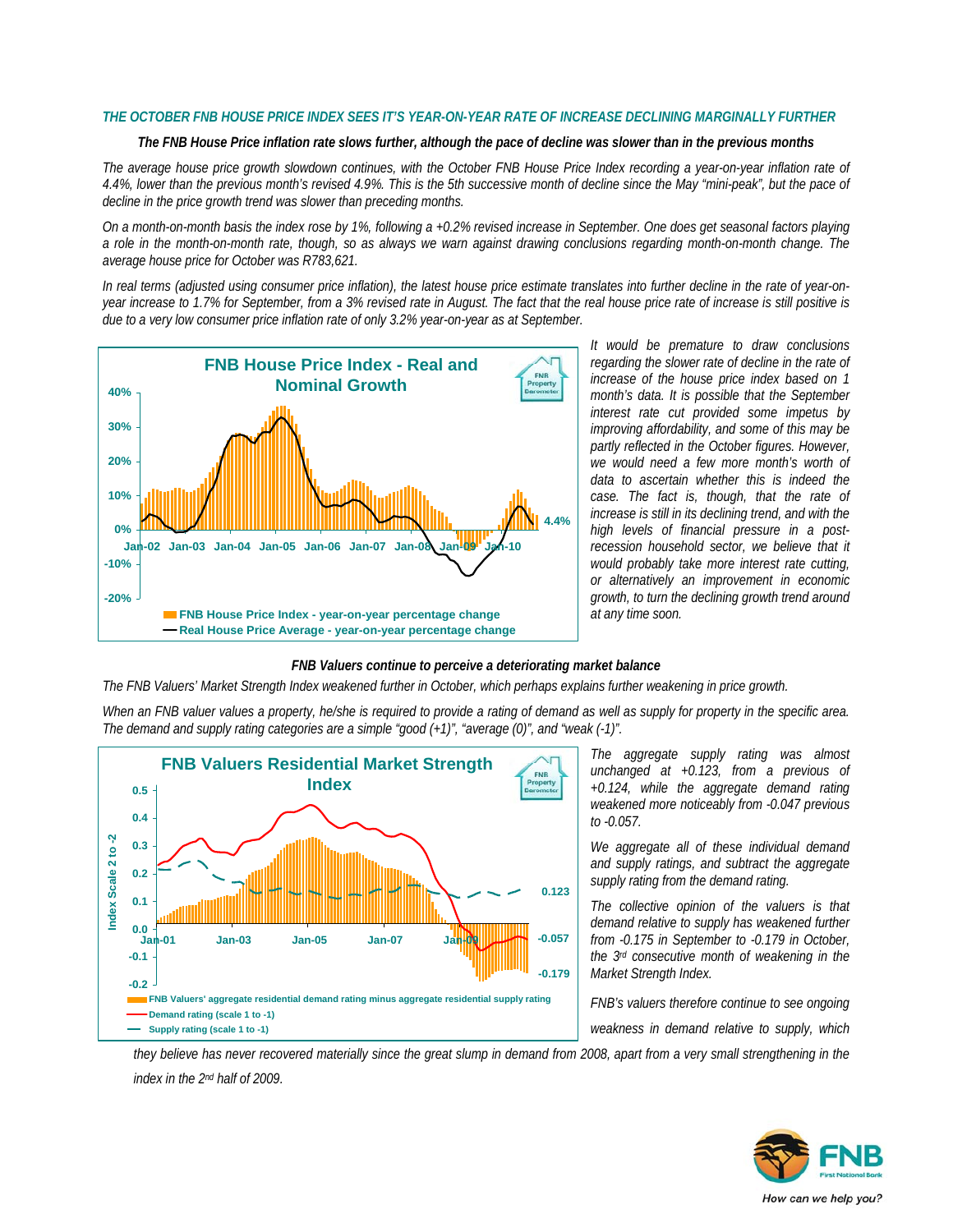#### *THE AFFORDABLE END APPEARS TO HAVE PERFORMED BETTER IN 2010 IN TERMS OF PRICE INCREASE*

*Using deeds data of transactions by individuals (therefore not entirely comparable with the FNB House Price Index for which FNB data is utilised), we estimate the relative price performance by area value bands in the country's 6 major metros. In the 3rd quarter of 2010, we saw a superior average price increase for the so-called affordable areas (average price = R409,760) to the tune of 19.7% year-onyear. The 2nd best inflation rate of 12.5% was witnessed in the Middle Income Areas (average price = R713,768), followed by the High Income Areas (average price = R1.131m) with 11.3%, and lastly the "Top End" areas (average price = R1.915m) on 10.7%.* 

*3 possible reasons for a better performance at the more affordable end of the market can be advanced. Firstly, this segment is*  arguably more credit-driven and thus interest rate sensitive, possibly benefiting more from the 2008-10 interest rate cuts. Secondly, the *affordable segment specifically appears to have been less oversupplied in the boom years and, thirdly, financial pressure across the household sector has encouraged a certain group to seek more affordable homes.* 

*Nevertheless, examining the below right hand graph, which expresses the house price inflation on a quarter-on-quarter basis, a better indicator of short term momentum than the year-on-year calculation, we see a broad trend change towards weakening in the 3rd quarter data points. The Affordable segment's decline in quarter-on-quarter inflation is the most pronounced off the highest base, but the higher value bands looked to be turning the corner towards weakening too.* 



#### *OUR FNB NAMIBIA HOUSE PRICE INDEX FOLLOWS A SIMILAR TREND, THOUGH TENDS TO BE SLIGHTLY MORE STABLE THROUGH THE CYCLE*

*In this report, we release our FNB Namibia House Price Index, compiled on a quarterly basis. The Namibian index follows similar trends to the South African one, as one would expect given that Namibia is part of the Common Monetary Area, and thus has a very similar interest rate, inflation and economic cycle.* 



*Compared to the FNB South African House Price Index, the Namibian Index inflation rate peaked at a lower 30.9% at the peak of the boom, compared to a year-on-year growth peak of 36.1% in the South African case. However, when it came to the downturn, the Namibian Index didn't record average price decline in 2008/9 despite also having an economic recession and an interest rate hiking cycle.* 

*The most recent datapoint for the 3rd quarter of 2010, while showing the 2nd quarter of slowing yearon-year house price inflation, measured 9.2%, higher than the 6.9% year-on-year rate recorded for the 3rd quarter in South Africa.* 

*A seemingly more solid performance through troubled economic times by the Namibian Index compared to the South Africa Index is possibly* 

*explained less aggressive mortgage borrowing/lending during the boom years in Namibia. However, it is also said that land is scarce around Windhoek, Namibia's largest market, and this may have kept the pace of development slower in that market than was the case around many of SA's major cities during the boom years, which in turn may have translated into a less oversupplied market.* 

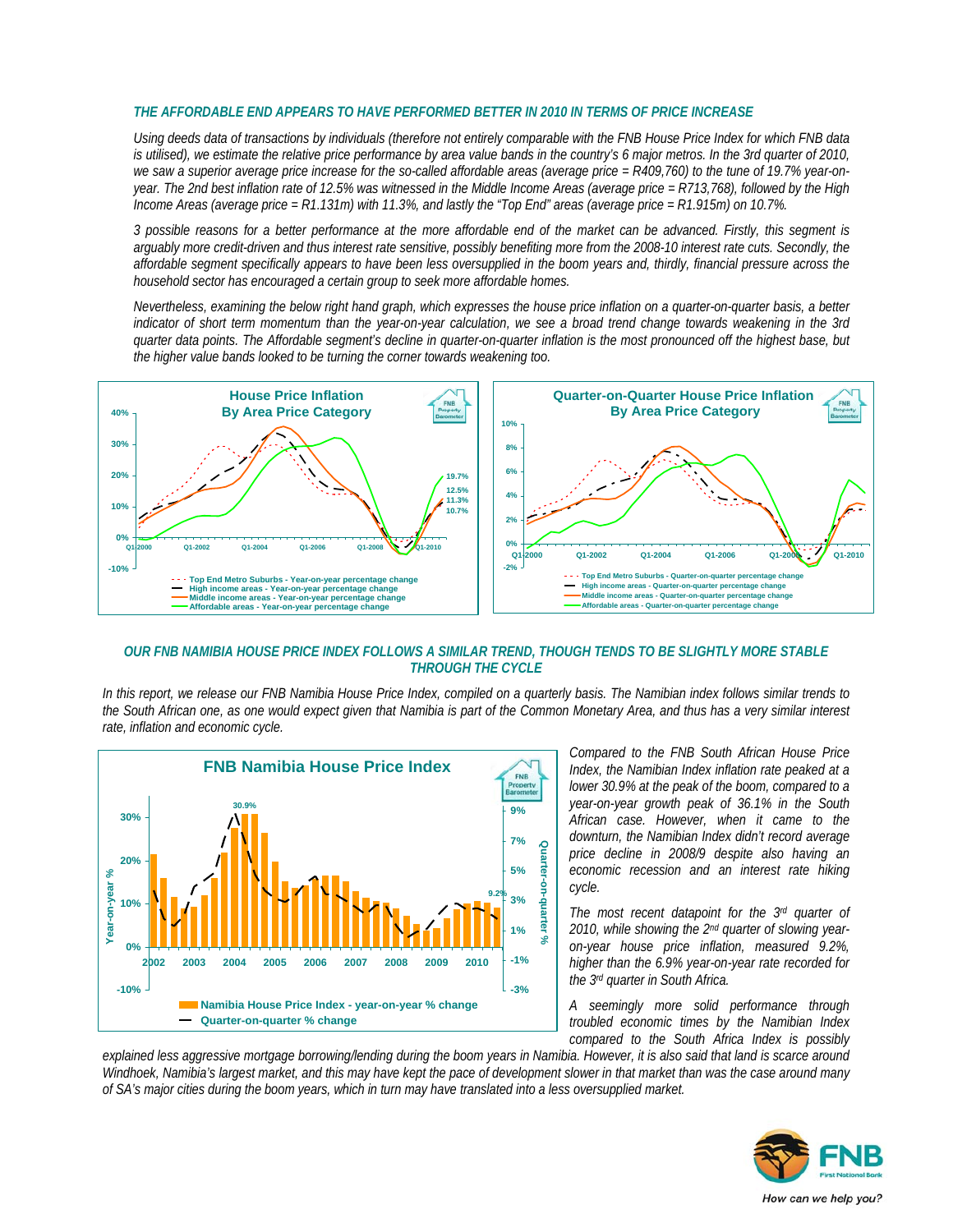#### *OCTOBER INFLATION DATA RELEASES PROVIDE INCREASED LIKELIHOOD OF FURTHER INTEREST RATE CUTS,*



*September inflation data was better than expected, promoting the rate cut cause* 

*We probably won't hear too many people in the residential property sector complaining about the "problems" that a "strong" rand causes. Certainly, from a consumer price inflation and therefore interest rate point of view, the strength of the rand is like "manna from heaven", and after another set of better than expected consumer and producer price inflation numbers for September, the scene looks increasingly set for further SARB interest rate cutting at its Monetary Policy Committee meeting in mid-November.* 

*We continue to caution that a move to "abnormally" low interest rate levels (admittedly debatable as to where such a level is) in an "abnormal" global economic environment, could raise the risk of an "abnormal" magnitude of rate hiking at the next hiking cycle, which could* 

*cause significant pressure on the housing market should it take place while indebtedness levels remain as high as they are currently..* 

*However, for now, in a weak economic environment, further interest rate cutting can provide short term support for residential property demand. The Consumer Price Index (CPI) inflation rate declined further from 3.5% year-on-year in August to 3.2% in September, now approaching the 3% lower target limit of the SARB's inflation target range of 3% to 6%.* 

*This not only raises the probability of further interest rate cutting, but also means that inflation eats less into nominal disposable incomes of households, translating into stronger real disposable income growth than would be the case in a higher inflation scenario.* 

*In addition to the great CPI figure, September's producer price index (PPI) inflation rate also declined significantly from 7.8% year-on-year in August to 6.8% in September. The rand is arguably a key factor here, as we have seen the PPI for imports' inflation rate declining to only 0.7%, after reaching a mini-peak of 6.5% in May 2010. Besides the strength of the rand, a weakening in global commodity price inflation since 2009 has also been a key factor.* 

*A lack of imported inflationary pressures have played a role in reducing the inflation rate in the "goods component" of the CPI to as low as 1.5% year-on-year by September.* 

#### *CPI NUMBERS BEGIN TO SHOW RISING RESIDENTIAL RENTAL INFLATION – GOOD FOR LONGER TERM PROPERTY PERFORMANCE BUT NOT SO GOOD FOR FURTHER CPI INTEREST RATE DECLINE*

#### *The 2-sided coin – a stronger residential rental market is good for residential yields and thus future performance, but it could restrict the further decline of CPI inflation and thus interest rates.*

*As mentioned already, there are certainly no alarm bells ringing on the inflation front in the short term. To the contrary, further interest rate reduction appears imminent if one views the September CPI inflation rate of 3.2%, with producer price inflation also moving downwards, driven partly by rand strength.* 

*However, all good things do come to an end, and if we look a little further down the road perhaps well into 2011, and speculate on what may bring about the bottom of the inflation and interest rate cycle, the chances appear good that it may be the CPI for housing and utilities. This is somewhat ironic, because it is the housing market that is probably crying out for more interest rate reduction the loudest. But this area of the CPI has long been something of a "constraint" on the declining trend in the overall CPI.* 

*Whereas the overall CPI inflation rate was 3.2% in September, the CPI for Housing and Utilities inflated at a higher 6.3%. This sub-index is the largest in the overall CPI, accounting for 22.6% of the total CPI. In September, the fact that it is the largest sub-index, as well as inflating at a higher rate than the total CPI, implies that the Housing Index was also by far the main contributor to the overall CPI inflation rate of 3.2%, accounting for 1.5 of a percentage point of the total inflation rate.* 

*The main cause of the housing CPI inflation rate remaining stubbornly high has been its electricity component, which is still showing huge inflation to the tune of 18.3% year-on-year, while the "Water and other services" component (including municipal assessment rates) also remains high at 9.3%.But while these 2 components have kept the CPI for housing at inflation rates on the wrong (high) side of total CPI*  inflation, they have not stopped the declining trend in its rate of inflation. This is because the 2 rental categories, i.e. actual rentals and owner *occupied rentals, are the lion's share of the housing CPI.* 

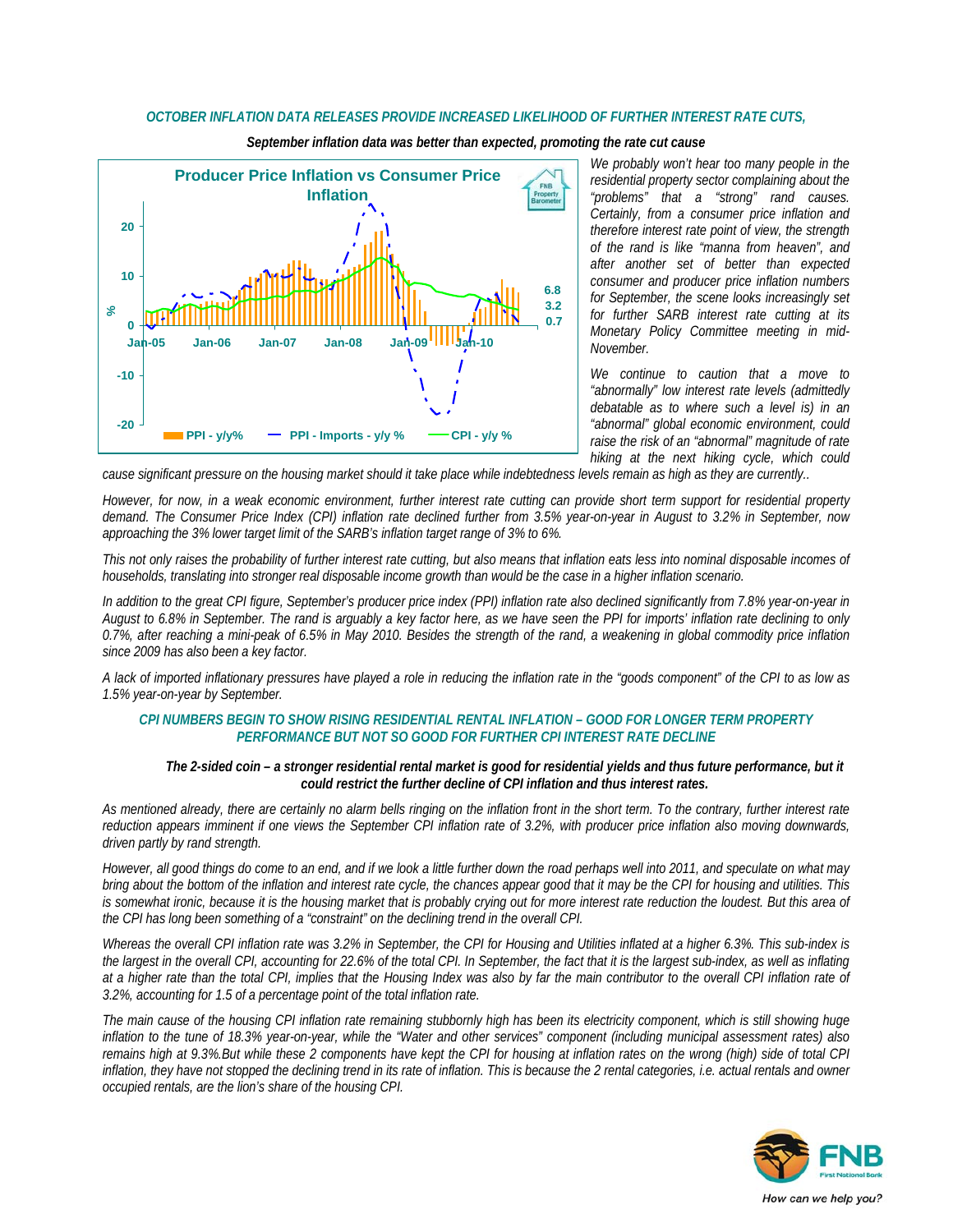*The September inflation figures, however, suggested that the end could be in sight for the declining housing CPI inflation trend, with actual rental inflation starting to rise for the 1st time since the new CPI series started in 2009. This comes as little surprise, because after a rental weak rental market back in 2009, on the back of aggressive interest rate cuts up until August 2009. A far slower pace of interest rate cutting*  since, coupled to tight bank credit criteria still in place and a financially pressured household sector, makes us believe that there should have *been some strengthening in the rental market in 2010. It is perhaps such a strengthening that is starting to filter into the CPI survey's actual rental inflation statistics for the 1st time.* 

*It is conceivable that household sector financial pressure is driving the search for affordability and thus for smaller-sized residential units,*  and therefore perhaps not surprising that the CPI for flat rentals rose most sharply by 8.6% year-on-year in September, up from 6% in *August, while the CPI for townhouse rentals also turned upward, but more moderately, rising year-on-year by 4.4% in September, up from 4% previous. The CPI for housing rentals continued to see its inflation taper, from 3.59% in August to 3.56% in September.* 

*The key owner occupied rental component has not yet seen its inflation rate start to rise yet, and given that it is the largest component of the Housing CPI, its near term trend may be key for not only the Housing CPI but indeed for the entire CPI inflation rate. With the flats and townhouses components of the owner occupied rental index also starting to show accelerating year-on-year inflation, it would seem only a matter of time before the Housing CPI inflation rate starts to rise.* 



|                                                                              | <b>Apr-10</b> | $May-10$     | Jun-10       | <b>Jul-10</b> | <b>Aug-10</b> | Sep-10       |  |
|------------------------------------------------------------------------------|---------------|--------------|--------------|---------------|---------------|--------------|--|
| <b>Key CPI Inflation Measures</b><br>CPI - All Urban Areas<br>Y-o-Y % Change | 111.3<br>4.8  | 111.5<br>4.6 | 111.5<br>4.2 | 112.2<br>3.7  | 112.3<br>3.5  | 112.4<br>3.2 |  |
| <b>CPI Housing</b>                                                           |               |              |              |               |               |              |  |
| CPI - Housing and Utilities                                                  | 112.4         | 112.5        | 113.4        | 116.8         | 117.1         | 117.9        |  |
| Y-o-Y % Change                                                               | 6.8           | 6.9          | 6.7          | 6.4           | 6.3           | 6.3          |  |
| CPI - Actual housing rentals                                                 | 109.8         | 109.8        | 111.4        | 111.4         | 111.4         | 113.6        |  |
| Y-o-Y % Change                                                               | 4.9           | 4.9          | 4.5          | 4.5           | 4.5           | 5.6          |  |
| - Houses                                                                     | 108.6         | 108.6        | 109.7        | 109.7         | 109.7         | 110.5        |  |
| Y-o-Y % Change                                                               | 4.1           | 4.1          | 3.6          | 3.6           | 3.6           | 3.6          |  |
| - Townhouses                                                                 | 109.5         | 109.5        | 110.6        | 110.6         | 110.6         | 112.3        |  |
| Y-o-Y % Change                                                               | 4.4           | 4.4          | 4.0          | 4.0           | 4.0           | 4.4          |  |
| - Flats                                                                      | 111.7         | 111.7        | 114.1        | 114.1         | 114.1         | 118.3        |  |
| Y-o-Y % Change                                                               | 6.2           | 6.2          | 6.0          | 6.0           | 6.0           | 8.6          |  |
| CPI - Owner occupied housing rentals                                         | 108.5         | 108.5        | 109.7        | 109.7         | 109.7         | 110.6        |  |
| Y-o-Y % Change                                                               | 4.2           | 4.2          | 3.9          | 3.9           | 3.9           | 3.8          |  |
| - Houses                                                                     | 108.4         | 108.4        | 109.5        | 109.5         | 109.5         | 110.3        |  |
| Y-o-Y % Change                                                               | 4.1           | 4.1          | 3.7          | 3.7           | 3.7           | 3.7          |  |
| - Townhouses                                                                 | 109.5         | 109.5        | 110.7        | 110.7         | 110.7         | 112.4        |  |
| Y-o-Y % Change                                                               | 4.6           | 4.6          | 4.2          | 4.2           | 4.2           | 4.5          |  |
| - Flats                                                                      | 112.1         | 112.1        | 114.4        | 114.4         | 114.4         | 118.3        |  |
| Y-o-Y % Change                                                               | 6.5           | 6.5          | 6.2          | 6.2           | 6.2           | 8.4          |  |
| CPI - Home Maitenance and Repairs                                            | 115.4         | 115.9        | 115.9        | 116.2         | 116.5         | 117.1        |  |
| Y-o-Y % Change                                                               | 4.5           | 4.6          | 4.2          | 3.7           | 3.2           | 3.5          |  |
| CPI - Housing - Water and other services                                     | 111.9         | 111.9        | 111.9        | 121.7         | 122.3         | 122.3        |  |
| Y-o-Y % Change                                                               | 9.4           | 9.4          | 9.4          | 9.3           | 9.3           | 9.3          |  |
| CPI - Housing - Electricity and other fuels                                  | 141.2         | 141.2        | 141.3        | 164.4         | 166.9         | 166.9        |  |
| Y-o-Y % Change                                                               | 24.3          | 24.4         | 24.7         | 19.4          | 18.3          | 18.3         |  |

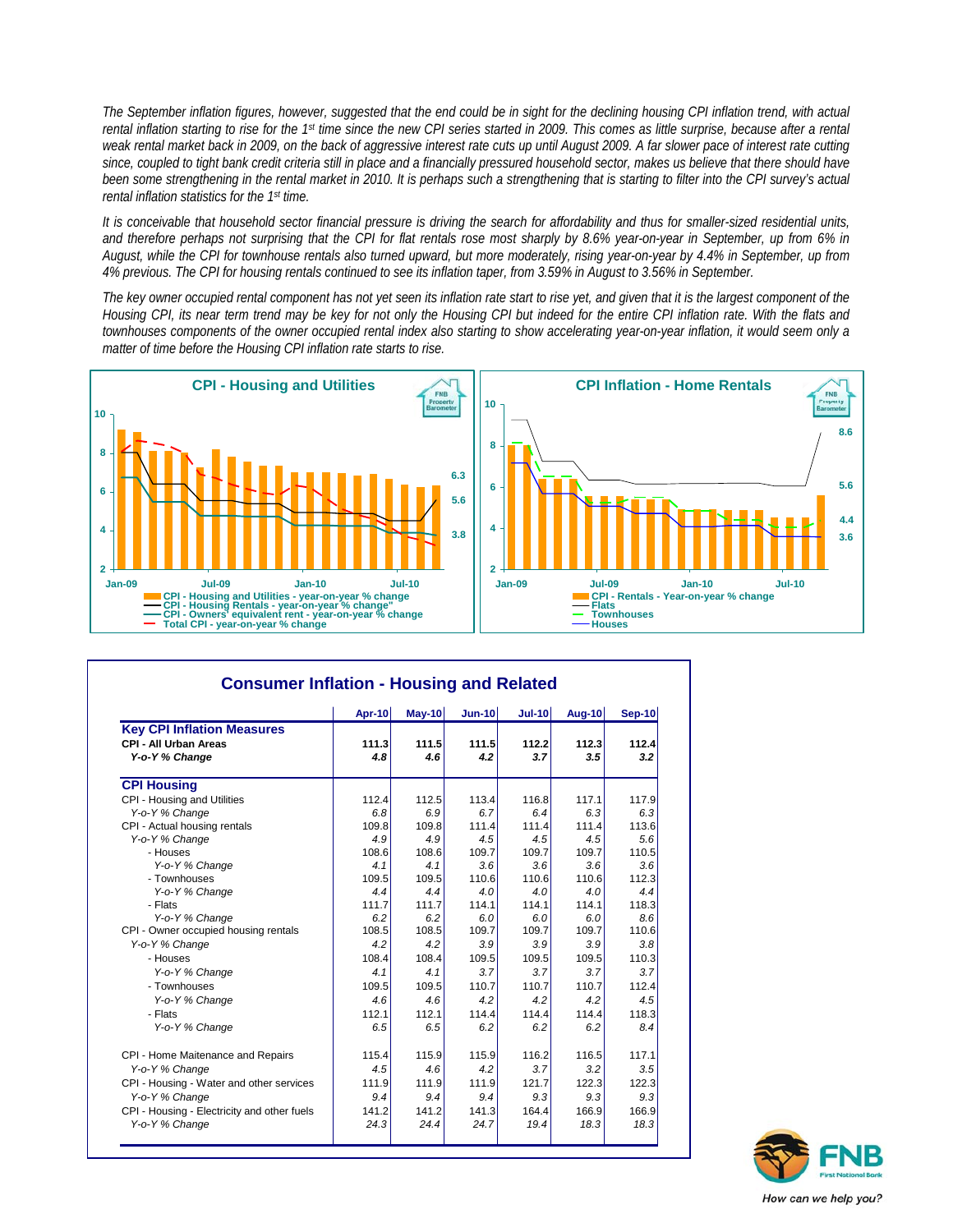#### *ECONOMIC DATA RELEASES CONTINUE TO POINT TO A WEAK ECONOMY IN THE NEAR TERM*

*Indicators of economic growth remain weak, with the SARB Leading Indicator still in month-on-month decline, but rate of decline may be tapering off.* 



*On a month-on-month basis, the August SARB Leading Indicator reading moved back into negative month-on-month territory to the tune of -0.08%, down from a positive growth rate of +1.3%. The monthly reading is volatile, however, and a 3-month moving average is a more reliable trend indicator. The 3-month moving average also declined by -0.08%, which was a slight improvement on the -0.13% month-on-month decline in July.* 

*The Leading Business Cycle Indicator can be a good indicator of real economic growth trends in the near term, and the flattening out in the broader month-onmonth trend may suggest the bottoming out of real economic growth perhaps early in 2011, after a decline that started in the 2nd quarter of 2010.* 

*Several other indicators released in October pointed to a slow recent economic performance:* 

- *The Kagiso Manufacturing Purchasing Managers' Index (PMI), on a seasonally-adjusted basis, declined back to below the crucial 50 level in September, which is supposed to be the dividing line between expansion and contraction of manufacturing output.*
- *Manufacturing output for August grew year-on-year by a still-healthy 5.3%, but this was the 2nd month of decline in growth from 9.3% in June.*
- *Electricity consumption grew year-on-year by mediocre rates of 0.6% and 0.7% for July and August respectively, which is significantly lower than rates in excess of 4% in prior months.*
- *New vehicle sales growth declined sharply from +35.6% year-on-year in August to +10.6% in September, although strike action was cited as a disrupting factor.*
- *Square metres of new residential buildings completed declined year-on-year by -15.9% in August, retail building space by -82.7%, office space by -63.2% and industrial space by -17.7%, reflecting a very weak picture for the entire building construction sector.*
- *Real retail sales growth declined from 8% year-on-year in July to 4.6% in August.*
- *Mining production was an exception to the rule, jumping from 0.5% year-on-year growth in July to 10.4% in August.*

#### *CONCLUSION*

*While the declining trend in the rate of increase of the FNB House Price Index continues, the October decline took place at a slower pace than prior months. It would, however, be incorrect to draw any conclusions based on one data point. However, there are some mildly encouraging short term signs in the form of good September inflation data, which increase the likelihood of a second successive interest rate cut at the November Monetary Policy Committee Meeting. In addition, although the 3-month moving average of the SARB*  Leading Indicator continued to decline in August, the pace of decline diminished. That could point to a lower limit to the recent slowing *in economic growth being reached in the near term.* 

*Some encouragement from data released during October was therefore forthcoming. However, for the time being, the FNB Valuers' Market Strength Index continues to point towards weak demand relative to supply, and we therefore don't anticipate an end to the declining house price inflation rate just yet, give a still-weak economic environment.* 

*Finally, strengthening rental inflation, according to the CPI data, is good for longer term residential performance, as it may ultimately translate into higher income yields on property should it be sustained. However, in the near term it may mean that we have seen the end of the declining trend in the inflation rate for the CPI for Housing and Utilities. Being the largest sub-index in the overall CPI, this may begin to constrain any future decline in overall CPI inflation going forward.* 

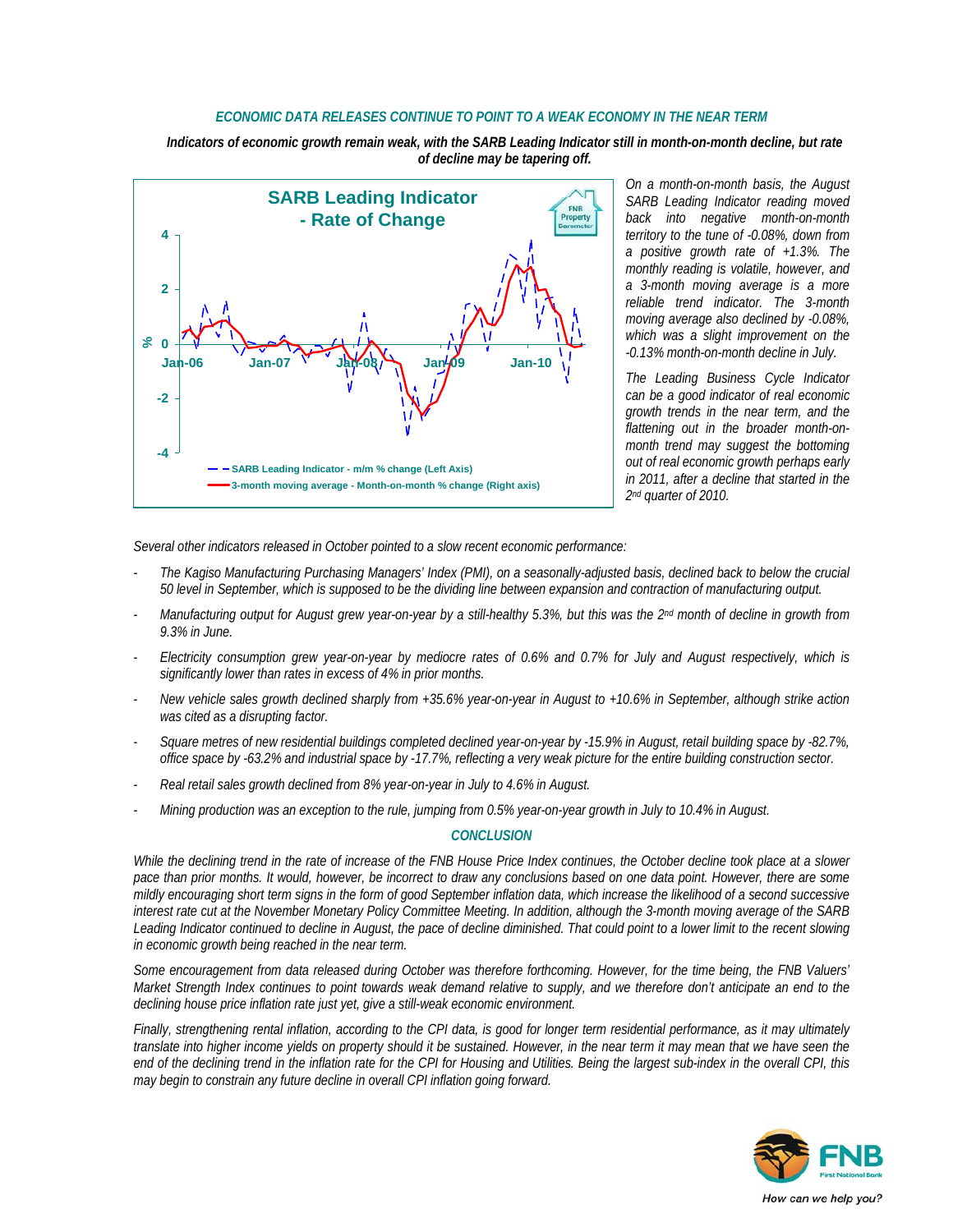## **Monthly FNB House Price Index (July 2000 = 100)**

|               |       | Monthly FNB House Price Index (July 2000 = 100) |               |       |                    |               |       |                 |               |       | <b>FNB</b><br>Property<br><b>Barometer</b> |
|---------------|-------|-------------------------------------------------|---------------|-------|--------------------|---------------|-------|-----------------|---------------|-------|--------------------------------------------|
| Date          | Index | y/y %<br>change                                 | Date          | Index | $y/y \%$<br>change | Date          | Index | y/y %<br>change | Date          | Index | y/y %<br>change                            |
| <b>Jul-00</b> | 100.0 |                                                 | Feb-03        | 121.0 | 11.1%              | Sep-05        | 215.1 | 20.8%           | Apr-08        | 290.1 | 10.1%                                      |
| Aug-00        | 99.2  |                                                 | Mar-03        | 123.4 | 11.4%              | Oct-05        | 217.5 | 17.8%           | May-08        | 287.3 | 8.6%                                       |
| Sep-00        | 98.6  |                                                 | Apr-03        | 125.7 | 12.3%              | <b>Nov-05</b> | 220.7 | 15.0%           | <b>Jun-08</b> | 284.9 | 7.0%                                       |
| Oct-00        | 98.4  |                                                 | May-03        | 127.7 | 13.4%              | <b>Dec-05</b> | 224.9 | 12.8%           | <b>Jul-08</b> | 284.2 | 6.0%                                       |
| <b>Nov-00</b> | 98.6  |                                                 | <b>Jun-03</b> | 129.8 | 15.0%              | Jan-06        | 229.6 | 11.5%           | Aug-08        | 285.8 | 5.5%                                       |
| Dec-00        | 98.9  |                                                 | <b>Jul-03</b> | 132.2 | 16.8%              | Feb-06        | 234.4 | 10.8%           | Sep-08        | 288.1 | 5.1%                                       |
| <b>Jan-01</b> | 99.3  |                                                 | Aug-03        | 134.4 | 18.3%              | Mar-06        | 238.3 | 10.5%           | Oct-08        | 289.8 | 4.0%                                       |
| Feb-01        | 99.6  |                                                 | Sep-03        | 136.9 | 19.7%              | Apr-06        | 240.8 | 10.8%           | <b>Nov-08</b> | 289.4 | 2.0%                                       |
| Mar-01        | 99.7  |                                                 | Oct-03        | 140.3 | 21.6%              | May-06        | 241.9 | 11.3%           | Dec-08        | 287.3 | $-0.4%$                                    |
| Apr-01        | 100.0 |                                                 | <b>Nov-03</b> | 144.1 | 23.9%              | <b>Jun-06</b> | 242.2 | 12.1%           | Jan-09        | 283.3 | $-2.8%$                                    |
| May-01        | 100.6 |                                                 | Dec-03        | 148.0 | 26.1%              | <b>Jul-06</b> | 242.8 | 13.0%           | Feb-09        | 278.6 | $-4.8%$                                    |
| <b>Jun-01</b> | 101.4 |                                                 | Jan-04        | 151.7 | 27.7%              | Aug-06        | 244.1 | 13.8%           | Mar-09        | 275.1 | $-5.8%$                                    |
| <b>Jul-01</b> | 101.8 | 1.8%                                            | Feb-04        | 155.3 | 28.3%              | Sep-06        | 246.4 | 14.5%           | Apr-09        | 272.2 | $-6.2%$                                    |
| Aug-01        | 102.2 | 3.0%                                            | Mar-04        | 158.3 | 28.3%              | Oct-06        | 249.0 | 14.5%           | May-09        | 270.0 | $-6.0%$                                    |
| Sep-01        | 102.5 | 4.0%                                            | Apr-04        | 160.8 | 27.9%              | <b>Nov-06</b> | 252.0 | 14.2%           | <b>Jun-09</b> | 270.4 | $-5.1%$                                    |
| Oct-01        | 102.9 | 4.5%                                            | May-04        | 163.0 | 27.6%              | Dec-06        | 255.5 | 13.6%           | <b>Jul-09</b> | 273.1 | $-3.9%$                                    |
| <b>Nov-01</b> | 103.7 | 5.1%                                            | <b>Jun-04</b> | 165.1 | 27.2%              | <b>Jan-07</b> | 258.9 | 12.8%           | Aug-09        | 277.6 | $-2.9%$                                    |
| Dec-01        | 105.1 | 6.2%                                            | <b>Jul-04</b> | 168.1 | 27.2%              | Feb-07        | 261.3 | 11.5%           | Sep-09        | 282.6 | $-1.9%$                                    |
| Jan-02        | 106.9 | 7.6%                                            | Aug-04        | 172.4 | 28.3%              | Mar-07        | 262.6 | 10.2%           | Oct-09        | 286.8 | $-1.0%$                                    |
| Feb-02        | 108.9 | 9.3%                                            | Sep-04        | 178.0 | 30.0%              | Apr-07        | 263.5 | 9.4%            | <b>Nov-09</b> | 289.8 | 0.1%                                       |
| Mar-02        | 110.7 | 11.1%                                           | Oct-04        | 184.6 | 31.6%              | $M$ ay-07     | 264.6 | 9.4%            | Dec-09        | 291.5 | 1.5%                                       |
| Apr-02        | 112.0 | 11.9%                                           | <b>Nov-04</b> | 191.9 | 33.2%              | <b>Jun-07</b> | 266.2 | 9.9%            | <b>Jan-10</b> | 293.2 | 3.5%                                       |
| May-02        | 112.6 | 11.9%                                           | Dec-04        | 199.3 | 34.6%              | <b>Jul-07</b> | 268.2 | 10.5%           | Feb-10        | 295.9 | 6.2%                                       |
| <b>Jun-02</b> | 112.8 | 11.2%                                           | Jan-05        | 206.0 | 35.8%              | Aug-07        | 270.9 | 11.0%           | Mar-10        | 298.6 | 8.5%                                       |
| <b>Jul-02</b> | 113.1 | 11.1%                                           | Feb-05        | 211.6 | 36.3%              | Sep-07        | 274.2 | 11.3%           | Apr-10        | 300.7 | 10.5%                                      |
| <b>Aug-02</b> | 113.7 | 11.2%                                           | Mar-05        | 215.6 | 36.2%              | Oct-07        | 278.6 | 11.9%           | May-10        | 301.7 | 11.8%                                      |
| Sep-02        | 114.4 | 11.6%                                           | Apr-05        | 217.4 | 35.2%              | <b>Nov-07</b> | 283.8 | 12.6%           | <b>Jun-10</b> | 300.7 | 11.2%                                      |
| Oct-02        | 115.4 | 12.1%                                           | <b>May-05</b> | 217.2 | 33.3%              | Dec-07        | 288.4 | 12.9%           | <b>Jul-10</b> | 298.0 | 9.1%                                       |
| <b>Nov-02</b> | 116.3 | 12.2%                                           | <b>Jun-05</b> | 216.1 | 30.9%              | Jan-08        | 291.4 | 12.5%           | Aug-10        | 296.0 | 6.7%                                       |
| Dec-02        | 117.4 | 11.8%                                           | <b>Jul-05</b> | 214.8 | 27.8%              | Feb-08        | 292.8 | 12.0%           | Sep-10        | 296.5 | 4.9%                                       |
| Jan-03        | 118.8 | 11.2%                                           | Aug-05        | 214.4 | 24.3%              | Mar-08        | 292.2 | 11.3%           | Oct-10        | 299.5 | 4.4%                                       |

### **Cumulative Percentage Change in the FNB House Price Index**

| <b>From Datel</b> | Cumulative %      | <b>From Date</b> | Cumulative %      | <b>From Date</b> | Cumulative %      | <b>From Datel</b> | Cumulative %      |
|-------------------|-------------------|------------------|-------------------|------------------|-------------------|-------------------|-------------------|
|                   | change to October |                  | change to October |                  | change to October |                   | change to October |
|                   | 2010              |                  | 2010              |                  | 2010              |                   | 2010              |
| Jul-00            | 199.5%            | Feb-03           | 147.5%            | Sep-05           | 39.2%             | Apr-08            | 3.2%              |
| Aug-00            | 201.9%            | $Mar-03$         | 142.7%            | $Oct-05$         | 37.7%             | May-08            | 4.2%              |
| Sep-00            | 203.7%            | Apr-03           | 138.1%            | <b>Nov-05</b>    | 35.7%             | <b>Jun-08</b>     | 5.1%              |
| Oct-00            | 204.2%            | $May-03$         | 134.5%            | $Dec-05$         | 33.2%             | <b>Jul-08</b>     | 5.4%              |
| <b>Nov-00</b>     | 203.6%            | $Jun-03$         | 130.7%            | Jan-06           | 30.4%             | Aug-08            | 4.8%              |
| Dec-00            | 202.7%            | <b>Jul-03</b>    | 126.6%            | Feb-06           | 27.7%             | Sep-08            | 3.9%              |
| Jan-01            | 201.6%            | Aug-03           | 122.8%            | Mar-06           | 25.7%             | Oct-08            | 3.4%              |
| Feb-01            | 200.7%            | Sep-03           | 118.7%            | Apr-06           | 24.3%             | <b>Nov-08</b>     | 3.5%              |
| Mar-01            | 200.5%            | Oct-03           | 113.5%            | May-06           | 23.8%             | Dec-08            | 4.2%              |
| Apr-01            | 199.4%            | <b>Nov-03</b>    | 107.9%            | Jun-06           | 23.6%             | $Jan-09$          | 5.7%              |
| May-01            | 197.5%            | <b>Dec-03</b>    | 102.3%            | Jul-06           | 23.3%             | Feb-09            | 7.5%              |
| <b>Jun-01</b>     | 195.2%            | $Jan-04$         | 97.4%             | Aug-06           | 22.7%             | Mar-09            | 8.8%              |
| <b>Jul-01</b>     | 194.1%            | Feb-04           | 92.9%             | Sep-06           | 21.6%             | Apr-09            | 10.0%             |
| Aug-01            | 193.1%            | Mar-04           | 89.2%             | Oct-06           | 20.3%             | May-09            | 10.9%             |
| Sep-01            | 192.1%            | Apr-04           | 86.2%             | <b>Nov-06</b>    | 18.8%             | <b>Jun-09</b>     | 10.7%             |
| <b>Oct-01</b>     | 191.1%            | May-04           | 83.7%             | Dec-06           | 17.2%             | <b>Jul-09</b>     | 9.7%              |
| <b>Nov-01</b>     | 188.9%            | $Jun-04$         | 81.3%             | $Jan-07$         | 15.6%             | Aug-09            | 7.9%              |
| <b>Dec-01</b>     | 185.0%            | <b>Jul-04</b>    | 78.1%             | Feb-07           | 14.6%             | Sep-09            | 6.0%              |
| Jan-02            | 180.2%            | Aug-04           | 73.7%             | Mar-07           | 14.1%             | Oct-09            | 4.4%              |
| Feb-02            | 175.0%            | Sep-04           | 68.2%             | Apr-07           | 13.7%             | <b>Nov-09</b>     | 3.3%              |
| Mar-02            | 170.5%            | Oct-04           | 62.2%             | May-07           | 13.2%             | Dec-09            | 2.7%              |
| Apr-02            | 167.5%            | Nov-04           | 56.0%             | <b>Jun-07</b>    | 12.5%             | $Jan-10$          | 2.1%              |
| $May-02$          | 165.9%            | Dec-04           | 50.2%             | <b>Jul-07</b>    | 11.6%             | Feb-10            | 1.2%              |
| <b>Jun-02</b>     | 165.4%            | <b>Jan-05</b>    | 45.4%             | <b>Aug-07</b>    | 10.5%             | Mar-10            | 0.3%              |
| Jul-02            | 164.7%            | <b>Feb-05</b>    | 41.5%             | <b>Sep-07</b>    | 9.2%              | Apr-10            | $-0.4%$           |
| Aug-02            | 163.5%            | Mar-05           | 38.9%             | Oct-07           | 7.5%              | $May-10$          | $-0.8%$           |
| Sep-02            | 161.8%            | Apr-05           | 37.7%             | <b>Nov-07</b>    | 5.5%              | <b>Jun-10</b>     | $-0.4%$           |
| Oct-02            | 159.6%            | May-05           | 37.8%             | <b>Dec-07</b>    | 3.8%              | <b>Jul-10</b>     | 0.5%              |
| <b>Nov-02</b>     | 157.5%            | <b>Jun-05</b>    | 38.6%             | Jan-08           | 2.8%              | Aug-10            | 1.2%              |
| Dec-02            | 155.0%            | <b>Jul-05</b>    | 39.4%             | Feb-08           | 2.3%              | Sep-10            | 1.0%              |
| Jan-03            | 152.0%            | Aug-05           | 39.7%             | Mar-08           | 2.5%              |                   |                   |



FNB<br>Property<br>Barometer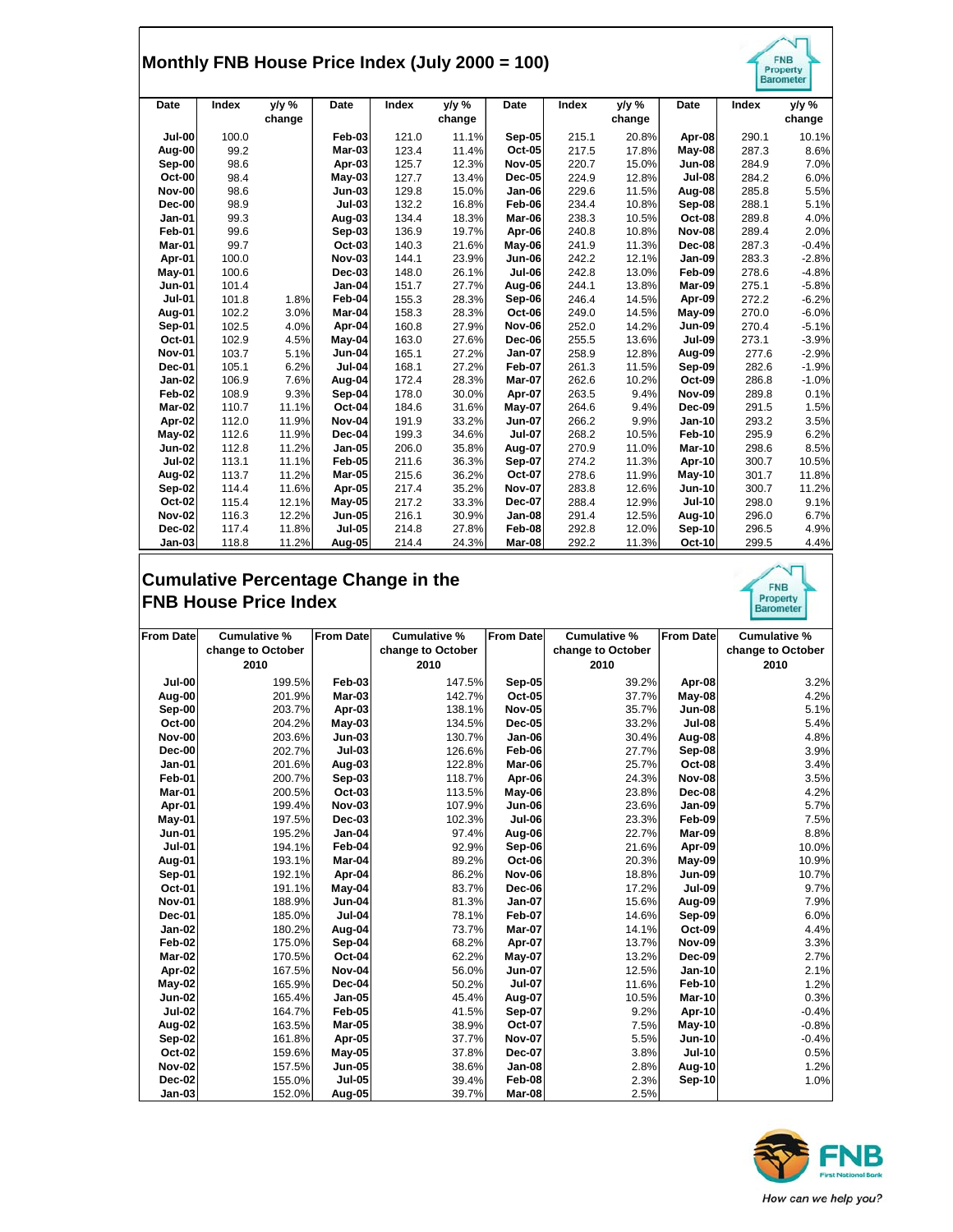| <b>END OF PERIOD</b>                                            | 2005       | 2006       | 2007       | 2008       |           | 2009 Q4-2009 | $Q1-2010$ | Q2-2010   | $Q3-2010$ | Jun-10  | <b>Jul-10</b> | <b>Aug-10</b> | <b>Sep-10</b> | <b>Oct-10</b> |
|-----------------------------------------------------------------|------------|------------|------------|------------|-----------|--------------|-----------|-----------|-----------|---------|---------------|---------------|---------------|---------------|
| <b>Residential Property Prices</b>                              |            |            |            |            |           |              |           |           |           |         |               |               |               |               |
| FNB National Average House Price (Rand)                         | 565,077    | 636,111    | 706,810    | 755,226    | 730,757   | 757,215      | 774,314   | 787,803   | 776,783   | 786,905 | 779,728       | 774,658       | 775,962       | 783,621       |
| v/y % change                                                    | 26.5       | 12.6       | 11.1       | 6.8        | $-3.2$    | 0.2          | 6.1       | 11.1      | 6.9       | 11.2    | 9.1           | 6.7           | 4.9           | 4.4           |
| Major Metro Areas Average House Price (Rand)                    | 734,666    | 866,254    | 989,045    | 1,022,677  | 1,012,752 | 1,035,256    | 1,065,188 | 1,097,586 | 1130058   |         |               |               |               |               |
| y/y % change                                                    | 27.6       | 17.9       | 14.2       | 3.4        |           | 2.57         | 6.36      | 9.61      | 11.6      |         |               |               |               |               |
| - Top End Area Average House Price (Rand)                       | 1,267,402  | 1,459,114  | 1,653,787  | 1,719,662  | 1,726,943 | 1,765,399    | 1,811,179 | 1,862,719 | 1914784   |         |               |               |               |               |
| y/y % change                                                    | 24.4       | 15.1       | 13.3       | 4.0        | 0.4       | 3.3          | 6.3       | 9.0       | 10.7      |         |               |               |               |               |
| - High Income Area Average House Price (Rand)                   | 741,406    | 871,581    | 993,994    | 1,025,880  | 1,015,096 | 1,038,997    | 1,068,751 | 1,099,569 | 1130860   |         |               |               |               |               |
| y/y % change                                                    | 28.3       | 17.6       | 14.0       | 3.2        | $-1.1$    | 2.9          | 6.6       | 9.6       | 11.3      |         |               |               |               |               |
| - Middle Income Area Average House Price (Rand)                 | 477,551    | 585,617    | 668,740    | 683,012    | 660,138   | 671,795      | 692,897   | 716,434   | 739768    |         |               |               |               |               |
| y/y % change                                                    | 33.2       | 22.6       | 14.2       | 2.1        | $-3.3$    | 0.5          | 5.3       | 9.7       | 12.5      |         |               |               |               |               |
| - Affordable Area Average House Price (Rand)                    | 200,287    | 261,817    | 332,337    | 352,746    | 343,661   | 355,921      | 374,916   | 393,102   | 409760    |         |               |               |               |               |
| y/y % change                                                    | 28.9       | 30.7       | 26.9       | 6.1        | $-2.6$    | 3.0          | 10.5      | 16.6      | 19.7      |         |               |               |               |               |
| <b>FNB Residential Property Barometer</b>                       |            |            |            |            |           |              |           |           |           |         |               |               |               |               |
| Level of Residential Demand Activity (Scale 1 to 10)            | 6.5        | 6.0        | 5.7        | 4.5        | 5.2       | 5.7          | 6.4       | 6.0       | 5.66      |         |               |               |               |               |
| y/y % change                                                    | $-10.7$    | $-7.6$     | $-5.2$     | $-20.8$    | 15.6      | 23.7         | 32.3      | 24.4      | 0.2       |         |               |               |               |               |
| First time buyers as a percentage of total buyers (%)           | 28.3       | 21.8       | 17.8       | 15.0       | 15.8      | 19.0         | 17.0      | 19.0      | 15.0      |         |               |               |               |               |
| Buy-to-let as a percentage of total buyers (%)                  | 20.0       | 17.5       | 12.8       | 13.0       | 12.0      | 13.0         | 9.0       | 7.0       | 7.0       |         |               |               |               |               |
| Average time of properties on the market (Weeks and Days)       | 7.0        | 8.0        | 10.0       | 15.4       | 17.0      | 13.2         | 12.4      | 17.1      | 15.4      |         |               |               |               |               |
| Percentage of properties sold at less than asking price (%)     | 43.5       | 64.0       | 77.3       | 84.3       | 86.0      | 89.0         | 76.0      | 81.0      | 81.0      |         |               |               |               |               |
| Percentage of properties on the market for 3 months or more (%) | 21.0       | 26.0       | 42.8       | 74.8       | 74.0      | 62.0         | 61.0      | 79.0      | 78.0      |         |               |               |               |               |
| <b>Residential Building Sector</b>                              |            |            |            |            |           |              |           |           |           |         |               |               |               |               |
| Number of units' plans passed                                   | 102,258    | 103,925    | 102,691    | 84,508     | 54,492    | 13,117       | 9,136     | 13,855    | 9,187     | 4,204   | 4,052         | 5,135         |               |               |
| y/y % change                                                    | 10.3       | 1.6        | $-1.2$     | $-17.7$    | $-35.5$   | $-21.8$      | $-38.4$   | 9.1       | $-33.6$   | $-1.1$  | 22.9          | 13.0          |               |               |
| Square metres' worth of plans passed                            | 14,211,337 | 13,877,783 | 13,490,430 | 10,181,185 | 6,160,790 | 1,498,965    | 1,213,300 | 1,580,504 | 1,135,235 | 541,191 | 547,587       | 587,648       |               |               |
| y/y % change                                                    | 12.8       | $-2.3$     | $-2.8$     | $-24.5$    | $-39.5$   | $-22.5$      | $-23.6$   | $-1.3$    | $-22.9$   | 1.6     | 24.1          | 25.1          |               |               |
| Average size of units' plans passed (square metres)             | 139.0      | 133.5      | 131.4      | 120.5      | 113.1     | 114.3        | 132.8     | 114.1     | 123.6     | 128.7   | 135.1         | 114.4         |               |               |
| Number of units completed                                       | 70,624     | 70,005     | 76.661     | 70,058     | 56.947    | 14,618       | 8.863     | 9.213     | 6,723     | 2.759   | 3.335         | 3.388         |               |               |
| v/y % change                                                    | $-0.1$     | $-0.9$     | 9.5        | $-8.6$     | $-18.7$   | $-19.5$      | $-42.7$   | $-30.5$   | $-50.6$   | $-30.6$ | $-19.4$       | $-18.5$       |               |               |
| Square metres' worth of buildings completed                     | 8,789,257  | 9,094,252  | 9,327,001  | 8,615,194  | 6,713,973 | 1,670,569    | 1,071,128 | 1,175,192 | 852,222   | 378,646 | 421,108       | 431,114       |               |               |
| y/y % change                                                    | 17.7       | 3.5        | 2.6        | $-7.6$     | $-22.1$   | $-28.1$      | $-42.0$   | $-25.4$   | $-47.4$   | $-27.2$ | $-20.2$       | $-15.9$       |               |               |
| Average size of units' completed (square metres)                | 124.5      | 129.9      | 121.7      | 123.0      | 117.9     | 114.3        | 120.9     | 127.6     | 126.8     | 137.2   | 126.3         | 127.2         |               |               |

### **Property and Mortgage Market Summary, and Key Economic Indicators**